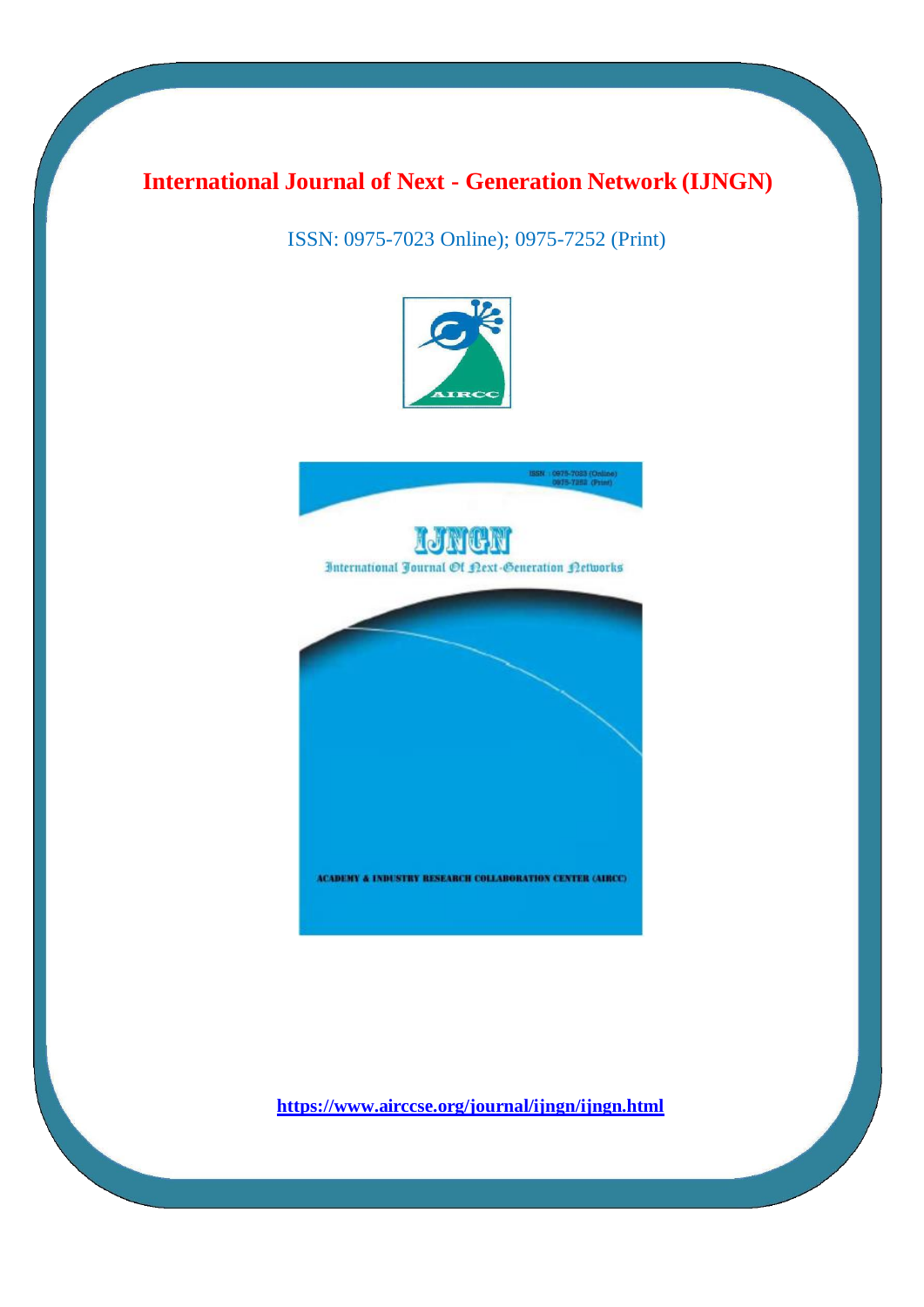## **SCOPE OF THE JOURNAL**

The International Journal of Next - Generation Network (IJNGN) transports all information and services such as voice, data and media by encapsulating these into packets. Limitations of Internet era can be overcome by Nextgeneration network protocols and their advanced features and technologies. Research and development on Next-Generation Network (NGNs) have been carried out over the last few years. The International Journal of Next-Generation Network (IJNGN) is an open access peer-reviewed journal that focuses on architectural changes in telecommunication core and access networks. The Journal aims to present the latest developments and technical solutions in the areas of NGN system, multimedia services, and its related deployment, performance, security and mobility. The goal of this journal is to bring together researchers and practitioners from academia and industry to focus on advanced NGN concepts and establish new collaborations in these areas. Authors are solicited to contribute to this journal by submitting articles that illustrate research results, projects, surveying works and industrial experiences that describe significant advances in the field of next Generation Network

#### **Topics of interest include, but are not limited to, the following**

#### **Next Generation Communications System**

- Network Convergence Issue, Architecture, Applications and 4G Wireless Technologies
- Long Term Evaluation (LTE)
- Performance Evaluation of NGN Networks
- Experimental and Simulated Testbeds
- Mobility Across Networks
- Vehicular Communications
- P2P Architectures for NGN
- Universal Mobile Telecommunications System (UMTS)

#### **NGN Activities**

- M-Health over NGN
- Testbed Design and Deployments
- Social Networking, and Location-based Services for NGN
- $\bullet$  Web 2.0 and NGN
- Case Studies of NGN Services
- Application development frameworks and tools
- Service Creation, Delivery, and Management
- NGN Security deployment, Observation
- User Data Privacy in NGN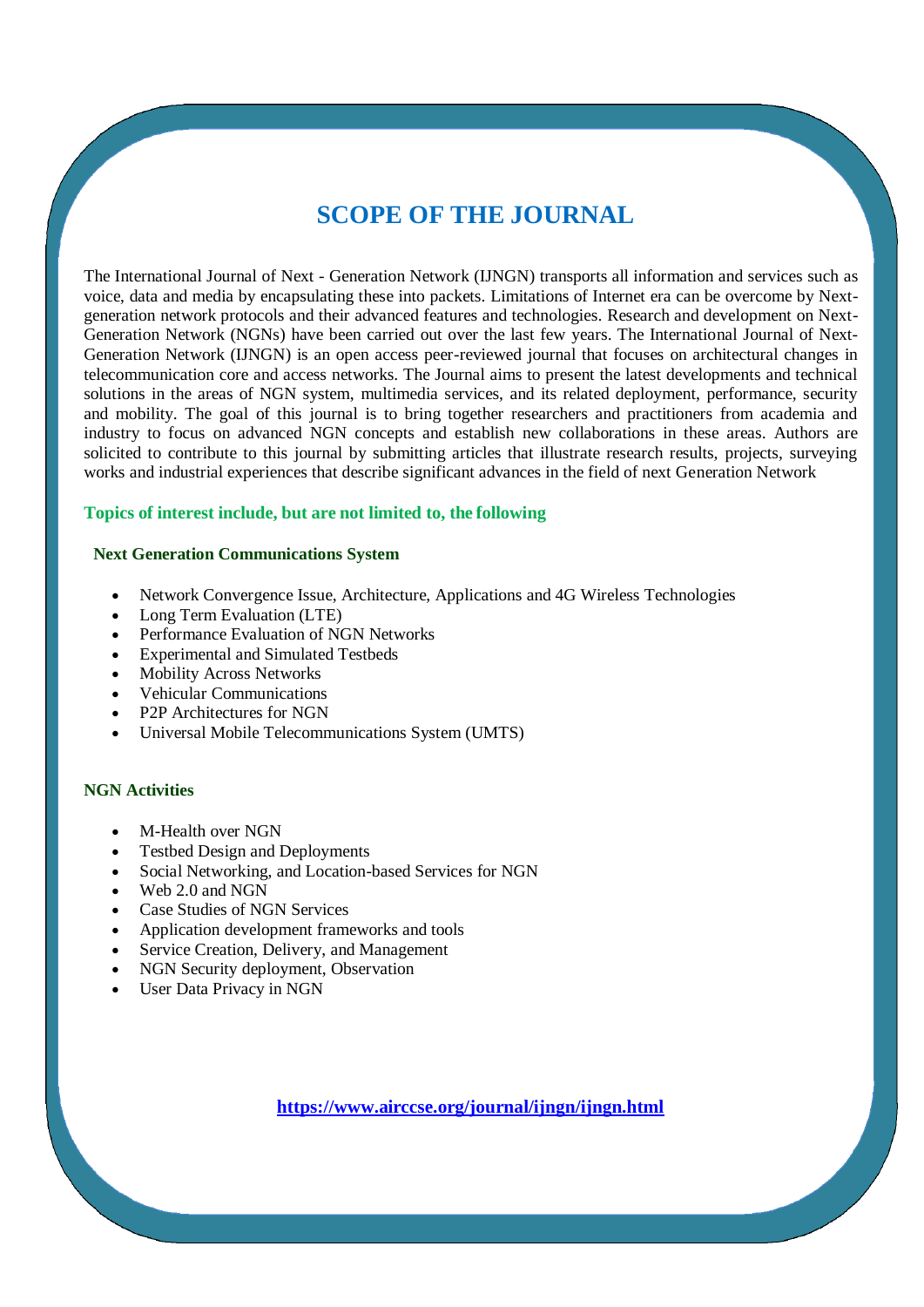#### **IP Multimedia Subsystem (IMS)**

- Architectures & Deployment for IMS
- IMS Core Services
- IMS Mobility
- IMS Integration with other network and Services
- IMS Security

#### **Multimedia Communications**

- Quadruple Play
- Multicast & Broadcast over NGN
- IPTV
- Mobile TV
- Cross-layer Optimization for Multimedia Service Support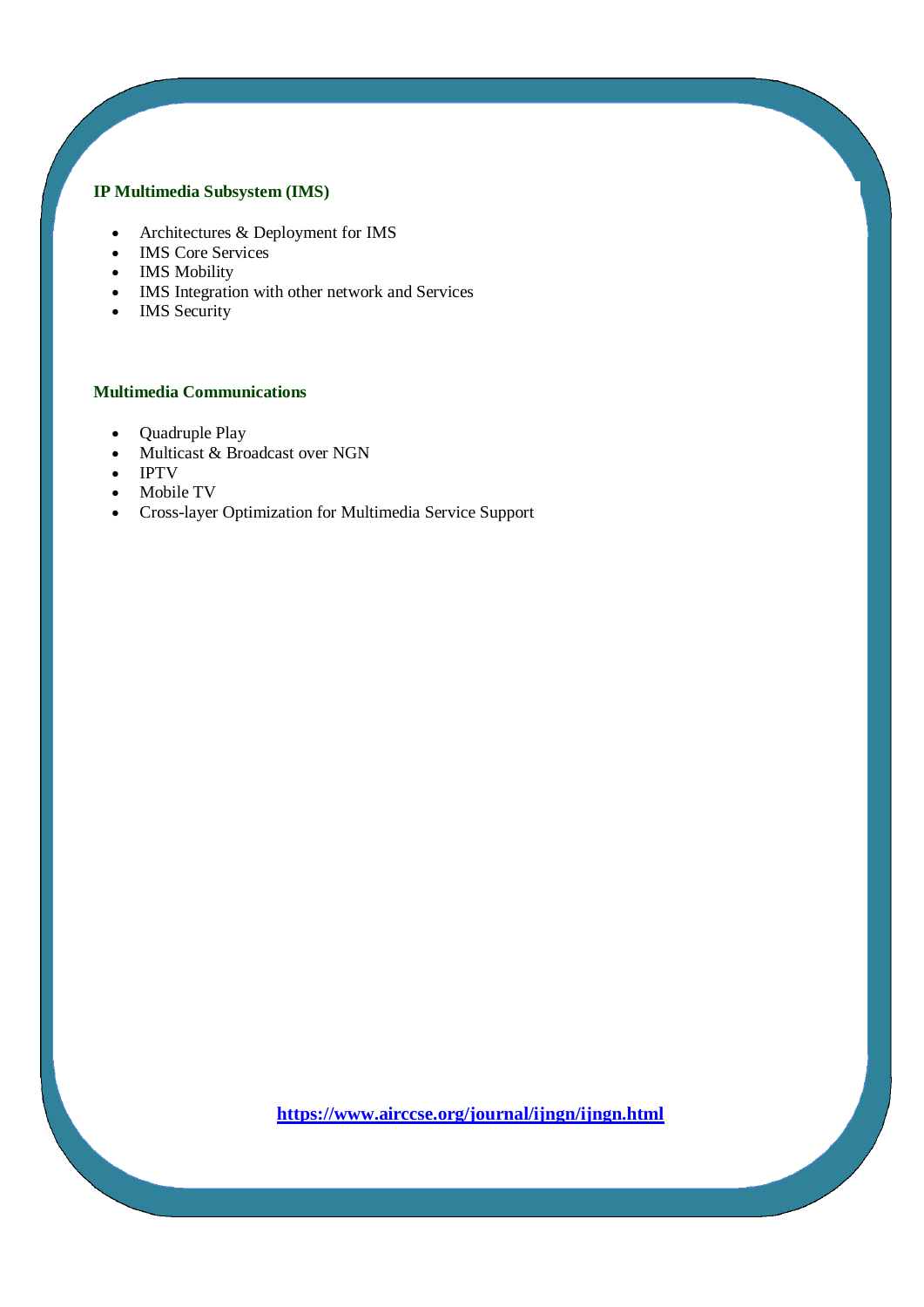# Members of the Editorial Board

#### **Associate Editor:**

[Nadine Akkari,](http://scholar.google.co.in/scholar?q=Nadine+Akkari&btnG=&hl=en&as_sdt=0%2C5) King Abdulaziz University, Saudi Arabia

### **Editor In Chief:**

[Jagannathan Sarangapani,](http://scholar.google.co.in/scholar?q=Jagannathan++Sarangapani&btnG=&hl=en&as_sdt=0%2C5) Missouri University of Science and Technology, USA

#### **Editorial Board:**

- [Aditya Goel,](http://scholar.google.co.in/scholar?q=Aditya+goel&btnG=&hl=en&as_sdt=0%2C5) Technological Institute of Textile & Sciences, India
- [Almir Pereira Guimaraes,](http://scholar.google.co.in/scholar?q=Almir+Pereira+Guimaraes&btnG=&hl=en&as_sdt=0%2C5) Federal University of Alagoas, Brazil
- [Apala Ray,](https://scholar.google.co.in/scholar?q=Apala+Ray&btnG=&hl=en&as_sdt=0%2C5) ABB Group, India
- [Ashutosh Kumar Dubey,](http://scholar.google.co.in/scholar?q=Ashutosh+Kumar+Dubey&btnG=&hl=en&as_sdt=0%2C5) Trinity Institute of Technology & Research, India
- [Aswani Kumar,](http://scholar.google.co.in/scholar?q=Aswani+Kumar&btnG=&hl=en&as_sdt=0%2C5) Vellore Institue of Technology, India
- [Balaswamy C,](http://scholar.google.co.in/scholar?q=Ch.+Balaswamy&btnG=&hl=en&as_sdt=0%2C5) Lakireddy Bali Reddy College Of Engineering, India
- [Barbaros Preveze,](http://scholar.google.co.in/scholar?q=+Barbaros+Preveze&btnG=&hl=en&as_sdt=0%2C5) Cankaya University, Turkey
- [Bhagat S M,](https://scholar.google.co.in/scholar?q=Bhagat+S+M&btnG=&hl=en&as_sdt=0%2C5) Maharashtra Academy of Engineering, India
- [Bonam Kumar,](https://scholar.google.co.in/scholar?q=Bonam+Kumar&btnG=&hl=en&as_sdt=0%2C5) Ministry of Technical Education, India
- [Chandrakant N,](http://scholar.google.co.in/scholar?q=Chandrakant+N&btnG=&hl=en&as_sdt=0%2C5) MNC Software Company, India
- [Dhruba Kr Bhattacharyya,](http://scholar.google.co.in/scholar?q=Dhruba+Kr+Bhattacharyya&btnG=&hl=en&as_sdt=0%2C5) Tezpur University, India
- [Driss Leghroudi,](https://scholar.google.co.in/scholar?q=DRISS+LEGHROUDI&btnG=&hl=en&as_sdt=0%2C5) Moroccan school of engineer sciences in rabat, Morocco
- [Ederval Pablo Ferreira da Cruz,](http://scholar.google.co.in/scholar?hl=en&q=Ederval+Pablo+Ferreira+da+Cruz&btnG=) Instituto Federal do Espirito Santo (IFES) Campus Itapina, Brazil
- [Errais Mohammed,](https://scholar.google.co.in/scholar?q=Errais+Mohammed&btnG=&hl=en&as_sdt=0%2C5) University of Hassan II Casablanca, Morocco
- [Ganesan R,](http://scholar.google.co.in/scholar?q=GANESAN+R&btnG=&hl=en&as_sdt=0%2C5) PSG College of Arts and Science,India
- [Goyal.K,](https://scholar.google.co.in/scholar?q=Goyal.K&btnG=&hl=en&as_sdt=0%2C5) Raja Balwant Singh Management Technical Campus, India
- [Hanumanthappa.J,](http://scholar.google.co.in/scholar?q=Hanumanthappa.J&btnG=&hl=en&as_sdt=0%2C5) University of Mysore, India
- [Hariprasad S.A,](http://scholar.google.co.in/scholar?q=Hariprasad+S.A&btnG=&hl=en&as_sdt=0%2C5) B.M.S. Institute of Technology, India
- [Hemanta Kumar Kalita,](https://scholar.google.co.in/scholar?q=Hemanta+Kumar+Kalita&btnG=&hl=en&as_sdt=0%2C5) North Eastern Hill University, India
- [Hima Bindu C,](http://scholar.google.co.in/scholar?q=Ch.Hima+Bindu&btnG=&hl=en&as_sdt=0%2C5) QISCET, India
- [Isa Maleki,](http://scholar.google.com/scholar?q=Isa+Maleki&btnG=&hl=en&as_sdt=0%2C5) Islamic Azad University, Iran
- [Iyengar S.S,](http://scholar.google.co.in/scholar?q=Iyengar+S.S&btnG=&hl=en&as_sdt=0%2C5)Florida International University, USA
- [Jan A. Meyer,](http://scholar.google.co.in/scholar?q=Jan+A.+Meyer&btnG=&hl=en&as_sdt=0%2C5) North West University, South Africa
- [Khushboo Tripathi,](https://scholar.google.co.in/scholar?q=Khushboo+Tripathi&btnG=&hl=en&as_sdt=0%2C5) Amity University, India
- [Kilari Veera Swamy,](http://scholar.google.co.in/scholar?q=Kilari+Veera+Swamy&btnG=&hl=en&as_sdt=0%2C5) QIS College of Engineering and Technology, India
- [Kirtikumar K.Patel,](https://scholar.google.co.in/scholar?hl=en&q=Kirtikumar+K.+Patel&btnG=) Prairie View A & M University, United States
- Krishna [Prasad P.E.S.N](http://scholar.google.co.in/scholar?q=P.+E.+S.+N.+Krishna+Prasad&btnG=&hl=en&as_sdt=0%2C5) , Prasad V. Potluri Siddhartha Institute of Technology, India
- [Maninder Jeet Kaur,](https://scholar.google.co.in/scholar?q=Maninder+Jeet+Kaur&btnG=&hl=en&as_sdt=0%2C5) Amity University Dubai, United Arab Emirates
- [Mario Ciampi,](http://scholar.google.co.in/scholar?q=Mario+Ciampi&btnG=&hl=en&as_sdt=0%2C5) Institute for High-Performance Computing and Networking (ICAR),Italy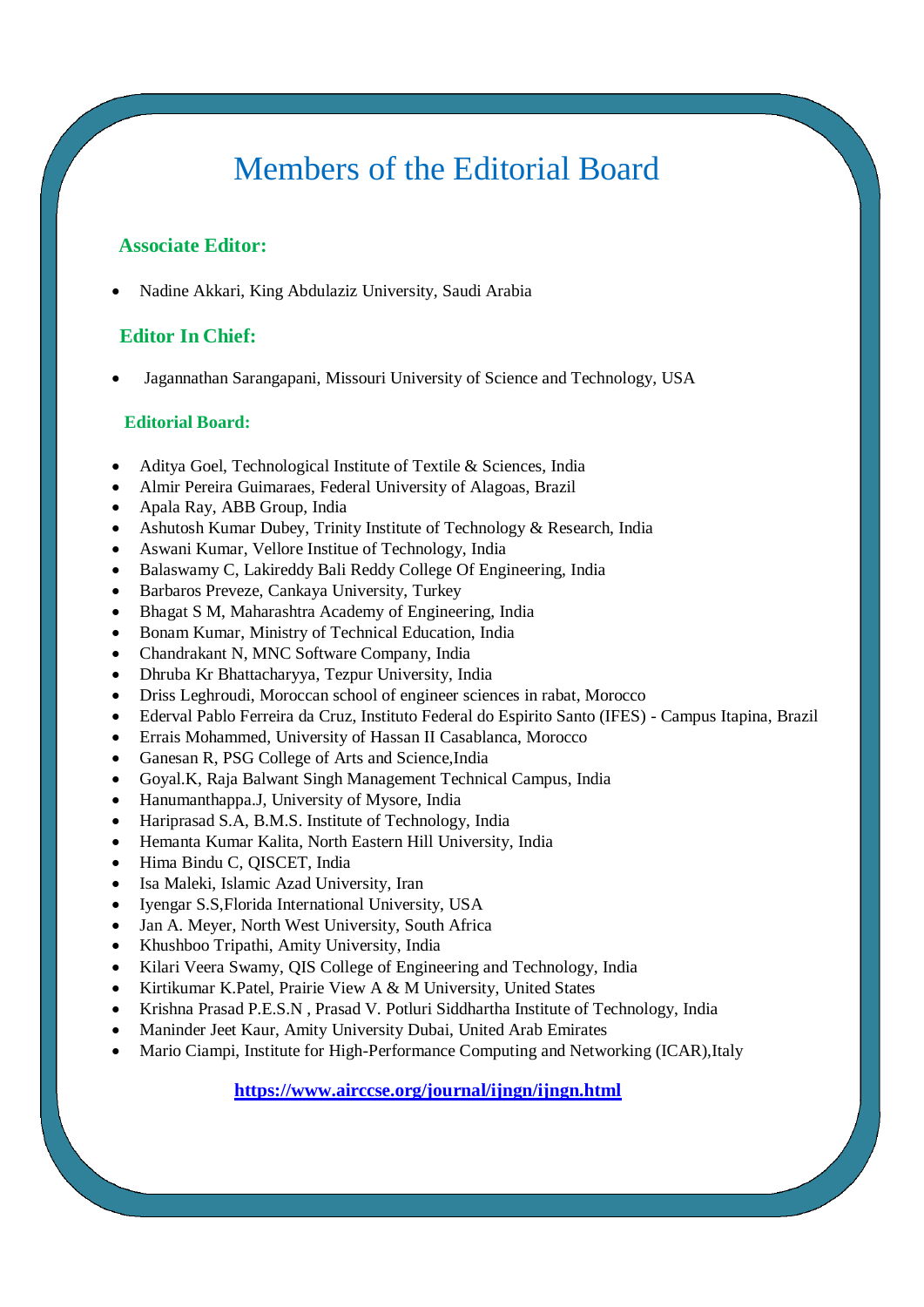- [Massimo Esposito,](http://scholar.google.co.in/scholar?q=Massimo+Esposito&btnG=&hl=en&as_sdt=0%2C5) Institute for High-Performance Computing and Networking (ICAR),Italy
- [Mirela Sechi Moretti Annoni Notare,](http://scholar.google.co.in/scholar?q=Mirela+Sechi+Moretti+Annoni+Notare&btnG=&hl=en&as_sdt=0%2C5) Barddal University, Brazil
- [Mohamed Riduan Abid,](http://scholar.google.co.in/scholar?q=Mohamed+Riduan+ABID&btnG=&hl=en&as_sdt=0%2C5) Alakhawayn University, Morocco
- [Mohammad Arif,](http://scholar.google.co.in/scholar?q=Mohammad+Arif&btnG=&hl=en&as_sdt=0%2C5) Integral University, India
- [Muhammad Emran,](http://scholar.google.co.in/scholar?hl=en&as_sdt=0,5&q=Muhammad+Imran) King Abdul Aziz University, Saudi Arabia
- [Muhammad Imran Khan,](http://scholar.google.co.in/scholar?q=Muhammad+Imran+Khan&btnG=&hl=en&as_sdt=0%2C5) University of Toulouse III Paul Sabatier, France
- [Mydhili K Nair,](http://scholar.google.co.in/scholar?hl=en&as_sdt=0,5&q=Mythili+K+Nair)M S Ramaiah Institute of Technology, India
- [Natarajan Meghanathan,](http://scholar.google.co.in/scholar?q=Natarajan+Meghanathan&btnG=&hl=en&as_sdt=0%2C5) Jackson State University, USA
- [PalsonKennedy R,](http://scholar.google.co.in/scholar?q=PalsonKennedy+R&btnG=&hl=en&as_sdt=0%2C5) PMR Engineering college, India
- [Partha Pratim Bhattacharya,](https://scholar.google.co.in/scholar?q=Partha+Pratim+Bhattacharya&btnG=&hl=en&as_sdt=0%2C5) Mody University, India
- [Qin Xin,](http://scholar.google.co.in/scholar?q=Qin+Xin&btnG=&hl=en&as_sdt=0%2C5) Simula Research Laboratory, Norway.
- [Ramesh Babu K,](http://scholar.google.co.in/scholar?q=Ramesh+Babu+K%2C+VIT+University%2C+India&btnG=&hl=en&as_sdt=0%2C5) VIT University, India
- [Rupali D,](http://scholar.google.co.in/scholar?q=Rupali+D%2C+Rajiv+Gandhi+Proudyogiki+Vishwavidyalaya%2C+India&btnG=&hl=en&as_sdt=0%2C5) Rajiv Gandhi Proudyogiki Vishwavidyalaya, India
- [Santhi Balaji,](https://scholar.google.co.in/scholar?q=Santhi+Balaji&btnG=&hl=en&as_sdt=0%2C5) Bangalore University, India
- [Santosh Kumar,](https://scholar.google.co.in/scholar?q=Santosh+Kumar&btnG=&hl=en&as_sdt=0%2C5) Graphic Era University, India
- [Sasikala S,](https://scholar.google.co.in/scholar?q=Sasikala+S&btnG=&hl=en&as_sdt=0%2C5) KSR College of Arts & Science, India
- [Sathish Kumar A.P,](http://scholar.google.co.in/scholar?q=Sathish+Kumar+A.P&btnG=&hl=en&as_sdt=0%2C5) PSG Institute of Advanced Studies,India
- [Satish Mittal,](http://scholar.google.co.in/scholar?q=Satish+Mittal%2C+Punjabi+University%2C+India&btnG=&hl=en&as_sdt=0%2C5) Punjabi University, India
- [Shaji R.S,](https://scholar.google.co.in/scholar?q=R+S+Shaji&btnG=&hl=en&as_sdt=0%2C5) Noorul Islam University, India
- [Shamala Subramaniam,](http://scholar.google.co.in/scholar?q=Dr+Shamala+Subramaniam&btnG=&hl=en&as_sdt=0%2C5) Universiti Putra Malaysia ,Malaysia
- [Sherif S. Rashad,](http://scholar.google.co.in/scholar?q=Sherif+S.+Rashad&btnG=&hl=en&as_sdt=0%2C5) Morehead State University, USA
- [Shirshu Varma,](http://scholar.google.co.in/scholar?q=Shirshu+Varma&btnG=&hl=en&as_sdt=0%2C5) Indian Institute of Information Technology, India
- [Shoeib Faraj,](https://scholar.google.com/citations?user=qchU0SIAAAAJ&hl=en) Technical and Vocational University, Iran
- [Solange Rito Lima,](http://scholar.google.co.in/scholar?q=Solange+Rito+Lima&btnG=&hl=en&as_sdt=0%2C5) University of Minho, Portugal.
- [Sotirios Kontogiannis,](https://scholar.google.co.in/scholar?q=Sotirios+Kontogiannis&btnG=&hl=en&as_sdt=0%2C5) University of Western Macedonia, Greece
- [Subhajit Chatterjee,](https://scholar.google.co.in/scholar?q=Subhajit+Chatterjee&btnG=&hl=en&as_sdt=0%2C5) University of Engineering & Management, India
- [Subhrendu Guha Neogi,](http://scholar.google.co.in/scholar?q=Subhrendu+Guha+Neogi%2C+Sir+Padampat+Singhania+University%2C+India&btnG=&hl=en&as_sdt=0%2C5) Sir Padampat Singhania University, India
- [Suhaidi Hassan,](http://scholar.google.co.in/scholar?q=Suhaidi+Hassan&btnG=&hl=en&as_sdt=0%2C5) Universiti Utara, Malaysia
- [Suresh Babu,](https://scholar.google.co.in/scholar?q=Suresh+Babu&btnG=&hl=en&as_sdt=0%2C5) Nalla Malla Reddy Engineering College, India
- [Suresh Kumar,](https://scholar.google.co.in/scholar?q=Suresh+Kumar&btnG=&hl=en&as_sdt=0%2C5) Kakatiya Institute of Technology & Science, India
- [Susmita Das,](http://scholar.google.co.in/scholar?q=Susmita+Das&btnG=&hl=en&as_sdt=0%2C5) National Institue of Technology Rourkela, India
- [Thomas Magedanz,](http://scholar.google.co.in/scholar?q=Thomas+Magedanz&btnG=&hl=en&as_sdt=0%2C5) Fokus Fraunhofer Institute, Germany
- [Vatsa A.K,](http://scholar.google.co.in/scholar?hl=en&q=A.+K.+Vatsa&btnG=&as_sdt=1%2C5&as_sdtp=) Shobhit University, India
- [Vijayvardhanreddy,](https://scholar.google.co.in/scholar?q=Vijayvardhanreddy&btnG=&hl=en&as_sdt=0%2C5) Osmania University, India
- [Virender Gangotra,](https://scholar.google.co.in/scholar?q=Virender+Gangotra&btnG=&hl=en&as_sdt=0%2C5) Deenbandhu Chhotu Ram University of Science and Technology, India
- [Wookey Lee,](https://scholar.google.co.in/scholar?q=Wookey+Lee&btnG=&hl=en&as_sdt=0%2C5) INHA University, Korea
- [Yacine Rebahi,](http://scholar.google.co.in/scholar?q=Yacine+Rebahi&btnG=&hl=en&as_sdt=0%2C5) Fokus Fraunhofer Institute, Germany
- [Yulai Xie,](https://scholar.google.co.in/scholar?q=Yulai+Xie&btnG=&hl=en&as_sdt=0%2C5) Huazhong University of Science and Technology, China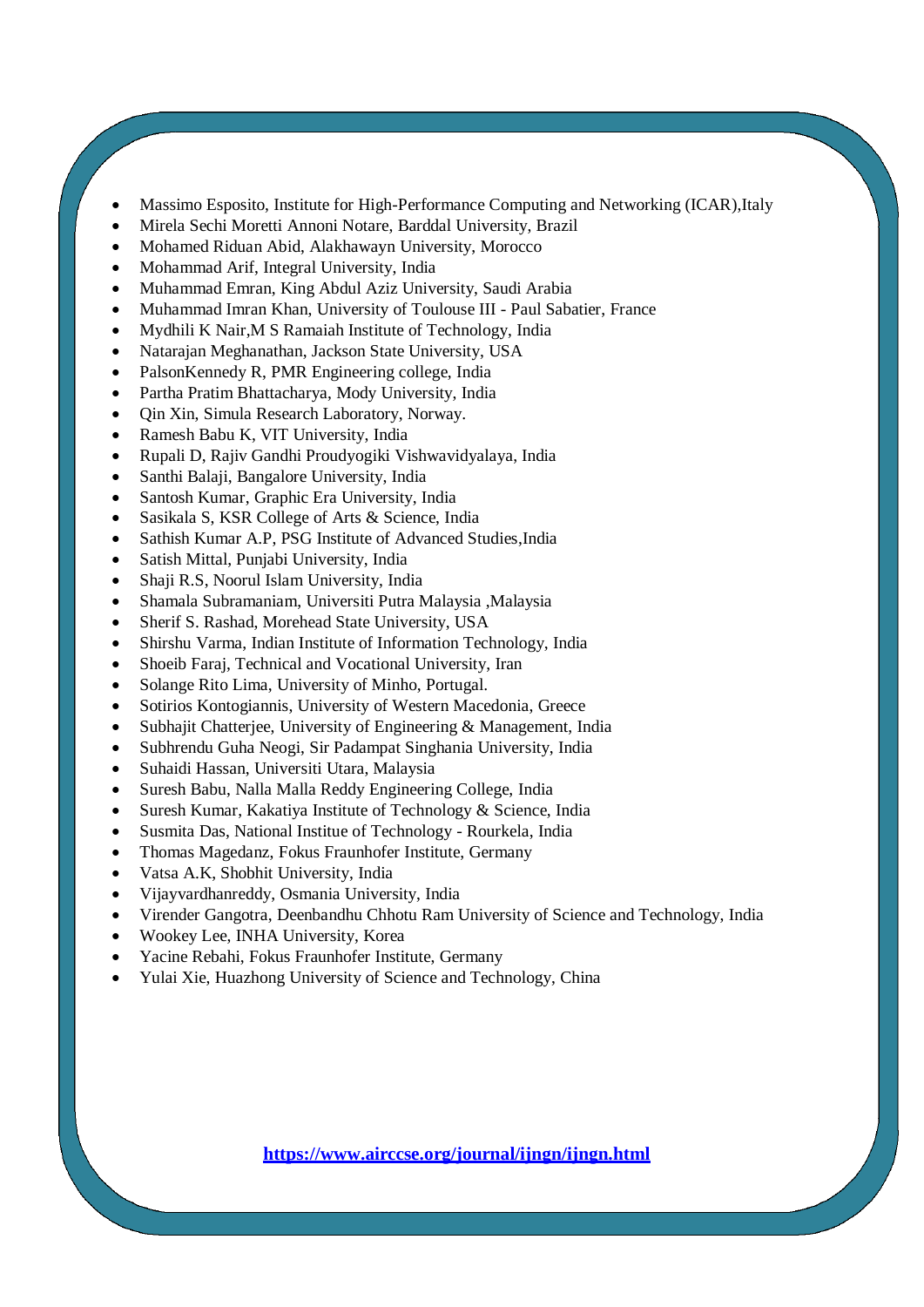## **Paper Submission & Manuscript preparation Guide**

### **Paper Submission**

Authors are invited to submit papers for this journal through Email: ingn@aircconline.com or through [Submission System.](http://coneco2009.com/submissions/imagination/home.html) Submissions must be original and should not have been published previously or be under consideration for publication while being evaluated for this Journal. For paper format download the template in this page

[Manuscript Template](http://www.airccse.org/journal/aircc_template.doc)

### **Review Process**

Submissions are accepted for review with the understanding that the same work has been neither submitted to, nor published in, another publication. Simultaneous submission to other publications will result in immediate rejection of the paper. Papers are not within the journal scope will be rejected immediately after the pre review process.

All manuscripts will be subject to a well established, fair, unbiased peer review and refereeing procedure, and are considered on the basis of their significance, novelty and usefulness to the Journals readership. The reviewing structure will always ensure the anonymity of the referees & it will be reviewed by 3 experts in the field. The review output will be one of the following decisions:

1. Accept

- 2. Accept with minor changes
- 3. Weak Accept with major changes
- 4. Reject

The review process may take approximately two ~three months to be completed. The Editor reserves the right to reject a paper if it does not meet the aims and scope of the journal, it is not revised well.

## **Copy Right Form**

For all papers published in AIRCC journals, the copyright of the paper is retained by the author under Creative Commons (CC) Attribution license. This license authorizes unrestricted circulation and reproduction of the publication by anybody, as long as the original work is properly cited.

Publication charges will be applied for all peer-reviewed accepted papers, to cover the cost of publication.

Email the journal secretary at  $\lim_{n \to \infty} \omega$  aircconline.com to receive the copyright form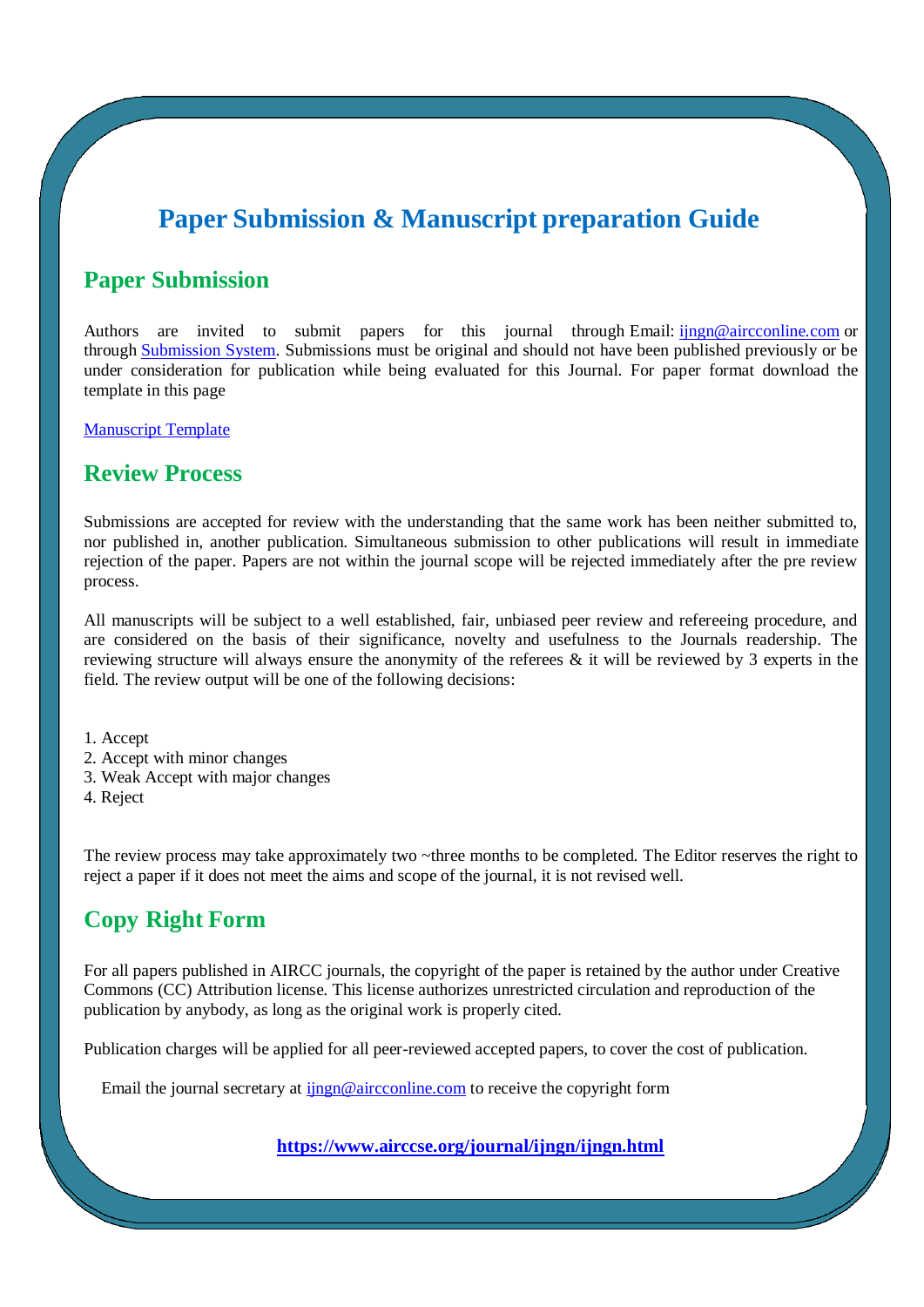## **Special Issue Proposal**

IJNGN invite proposals for special issues on topics that fall within the scope of this journal. Please email your proposal to [secretary@airccse.org](mailto:secretary@airccse.org)

### **Contact Us**

Here's where you can reach us : ingn@yahoo.com or [ijngn@aircconline.com](mailto:ijngn@aircconline.com)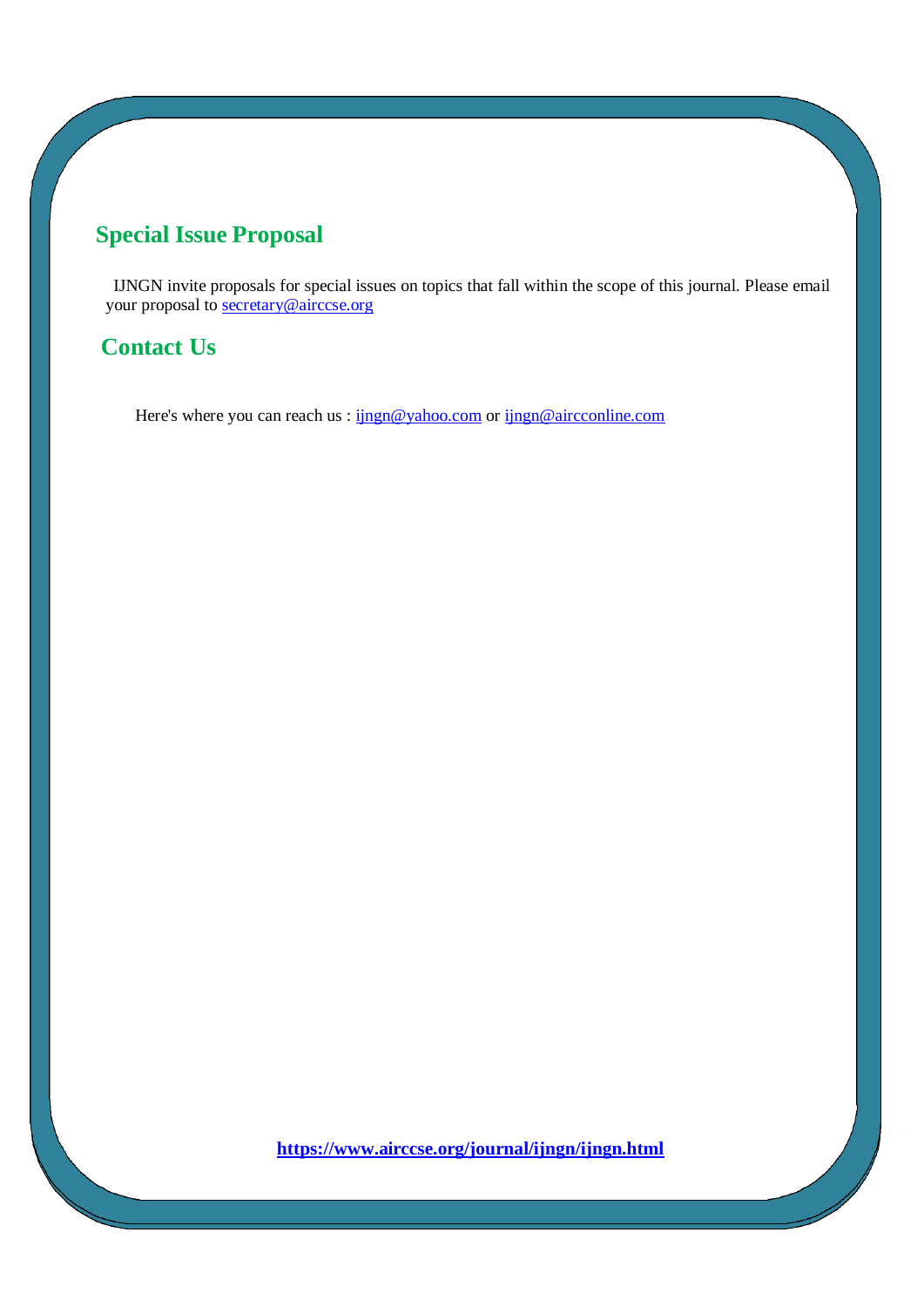

### **Abstracting & Indexing Services:**

[The Elektronische Zeitschriftenbibliothek EZB](http://ezb.uni-regensburg.de/index.phtml?bibid=AAAAA&colors=1&lang=en)

[Genamics JournalSeek](http://journalseek.net/cgi-bin/journalseek/journalsearch.cgi?field=issn&query=0975-7252)

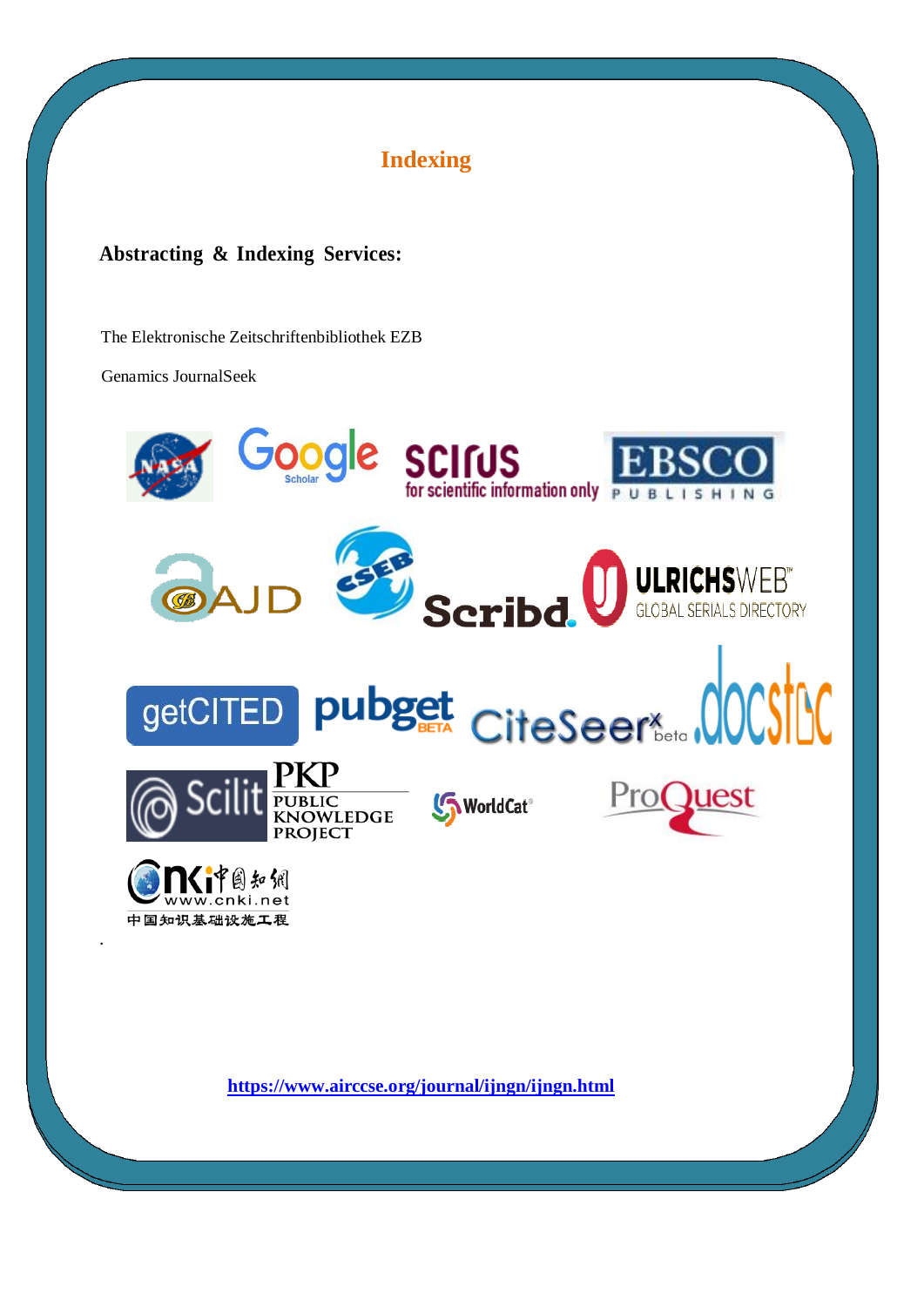## **Bibliographic Information**

ISSN : 0975 - 7252 e-ISSN : 0975 - 7023 doi : 10.5121/ijngn